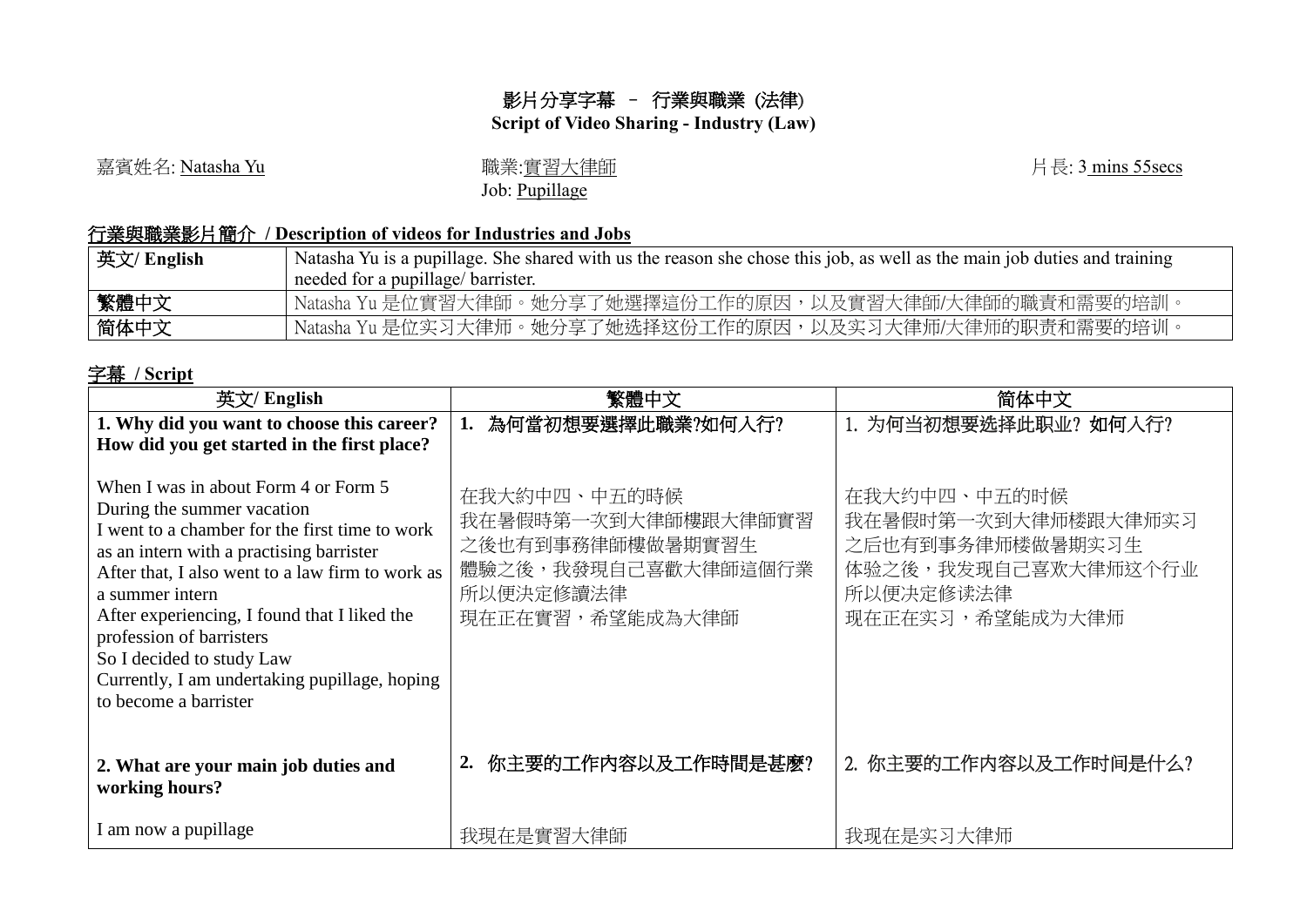| 英文/ English                                           | 繁體中文                        | 简体中文                         |
|-------------------------------------------------------|-----------------------------|------------------------------|
| I can practise different cases under the              | 主要跟隨一位師傅去接觸不同的案件            | 主要跟随一位师傅去接触不同的案件             |
| supervision of my pupil master                        | 根據師傅或你所屬的範疇                 | 根据师傅或你所属的范畴                  |
| Depending on you or your pupil master's               | 會有不同類型的工作                   | 会有不同类型的工作                    |
| specialization                                        | 大律師的工作除了上庭之外                | 大律师的工作除了上庭之外                 |
| There are different types of work                     | 大部分時間都是花在準備工作上              | 大部分时间都是花在准备工作上               |
| Besides attending court                               | 做資料搜集及提供法律意見                | 做资料搜集及提供法律意见                 |
| A barrister spends most of the time on                | 工作時間上,由於大律師是自僱人士            | 工作时间上,由于大律师是自雇人士             |
| preparation works                                     | 相對來說比較彈性                    | 相对来说比较弹性                     |
| Doing research on cases and providing legal<br>advice |                             |                              |
| In terms of working hours, since the barrister        | 不是朝九晚五                      | 不是朝九晚五                       |
| is self-employed                                      | 但很多時候要根據工作或所接的案件而定          | 但很多时候要根据工作或所接的案件而定           |
| It is relatively flexible                             | 所以工作時間會比較長                  | 所以工作时间会比较长                   |
| Not working from nine to five                         | 但相對比較彈性                     | 但相对比较弹性                      |
| But in many cases, it depends on the types of         | 可以自己決定每天的工作量                | 可以自己决定每天的工作量                 |
| job or case received                                  |                             |                              |
| So the working hours can be relatively long           |                             |                              |
| but flexible                                          |                             |                              |
| You can decide your daily workloads                   |                             |                              |
|                                                       |                             |                              |
| 3. What kinds of training or characteristics          |                             |                              |
| are required for engaging in this                     | 3. 從事此職業需要具備哪些訓練或特質?        | 3. 从事此职业需要具备哪些训练或特质?         |
| profession?                                           |                             |                              |
|                                                       |                             |                              |
| First of all, if you want to become a lawyer in       |                             |                              |
| Hong Kong                                             | 首先,在香港如果要成為一位律師             | 首先,在香港如果要成为一位律师              |
| You must obtain a law degree at the                   | 你一定要有本科程度的法律文憑              | 你一定要有本科程度的法律文凭               |
| undergraduate level                                   | 即是 L.L.B (法律本科學位)、J.D(法律博士) | 即是 L.L.B (法律本科学位)、J.D(法律博士)或 |
| That is L.L.B. (Legum Baccalaureus), J.D.             | 或是 G.D.L(法學深造文憑)等           | 是 G.D.L(法学深造文凭)等             |
| (Juris Doctor) or G.D.L (Graduate Diploma in          | 有了這個文憑後                     | 有了这个文凭后                      |
| Law), etc.                                            | 你需要再去修讀法學專業證書, 即 P.C.L.L    | 你需要再去修读法学专业证书, 即 P.C.L.L     |
| After you acquire this qualification                  | 大約需時一至兩年,兼讀制就兩年             | 大约需时一至两年,兼读制就两年              |
| You need to go on to study for the                    |                             |                              |
| Postgraduate Certificate in Laws, i.e. P.C.L.L        | 香港有三間大學,港大、中大、城大均有提         | 香港有三间大学,港大、中大、城大均有提供         |